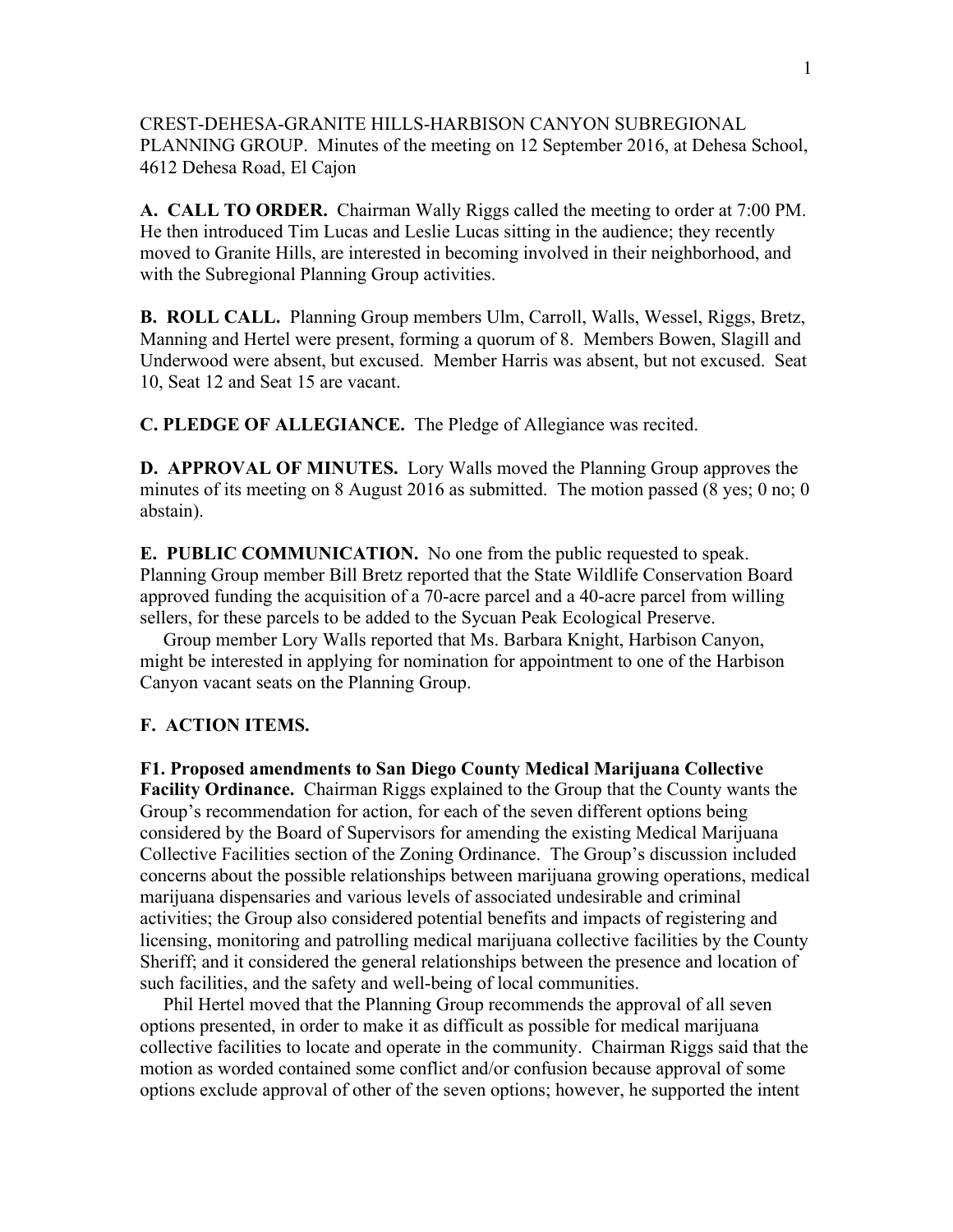of the motion to do whatever could be done, to protect community residents and businesses from the adverse impacts of collective facilities as much as possible. Hertel agreed to accept a suitable amendment to his motion, and continued Group discussion resulted in agreement about an amendment to recommend approval of Options 1, 4, 5, 6 and 7, and not to recommend approval of Options 2 and 3.

 Hertel's original motioned, amended, is that the Group recommends Board of Supervisors approval of the following five proposed options for amending the Zoning Ordinance section pertaining to Medical Marijuana Collective Facilities (MMCF): Option 1) Require separation buffer from Residential Use rather than Residential Zone; Option 4) Increase sensitive land use buffer from 1000 feet to 1 mile; Option 5) Require a 1000 foot separation buffer from incorporated cities; Option 6) Require a Major Use Permit to be obtained prior to siting a MMCF; and Option 7) Limit the number of Medical Marijuana Collective Facilities per supervisorial district.

The Planning Group voted to pass the amended motion (8 yes; 0 no; 0 abstain).

## **G. GROUP BUSINESS.**

**G1. Report on quarterly Planning Group Chairs' August 2016 meeting (Wessel).** Chairman Riggs thanked Vice Chairman Darin Wessel for attending the Planning Group Quarterly Chairs' Meeting, representing the Group's interests there, and reporting on the meeting to the Group tonight. Wessel provided everyone a copy of a written report he prepared from his meeting notes, and the Group reviewed and discussed several items most important to the Crest-Dehesa-Harbison Canyon-Granite Hills Subregion. These included 1) other Planning Groups share our Group's concerns about Park Land Dedication Ordinance policies and criteria used to determine projects eligible for PLDO funding, 2) the County's Climate Action Plan requires all community stakeholders to work towards reducing the Greenhouse Gas Emissions of the community, and 3) official programs such as forest/brush land fuel management and reduction, regional solid waste transfer sites, regional exclusive trash hauling zones, incentives for roof-top solar energy generation, as well as other programs that could impact residents of the Subregion, may be proposed to achieve the Climate Action Plan emissions' reduction goals.

**G2. Announcements and correspondence.** Mary Manning provided a handout flyer and announced that the Harbison Canyon Lions are holding a Community Swap-N-Shop event will be held at Dehesa School on Saturday, 17 September, from 8 AM to 12 PM. Interested folks are invited to help unload the truck of items at 7:30 AM; there will be piles of clothing and household items (but no big furniture) to sort through.

 Lory Walls announced that the DPW mowing along Dehesa Road right-or-way has been completed, but the mowing along Harbison Canyon Road is not.

 Darin Wessel announced that resurfacing of the Dehesa Road grade uphill from the intersection with Willow Glen will begin on Wednesday, 14 September, and could continue through the end of the month.

## **G3. Subcommittee Reports.** None.